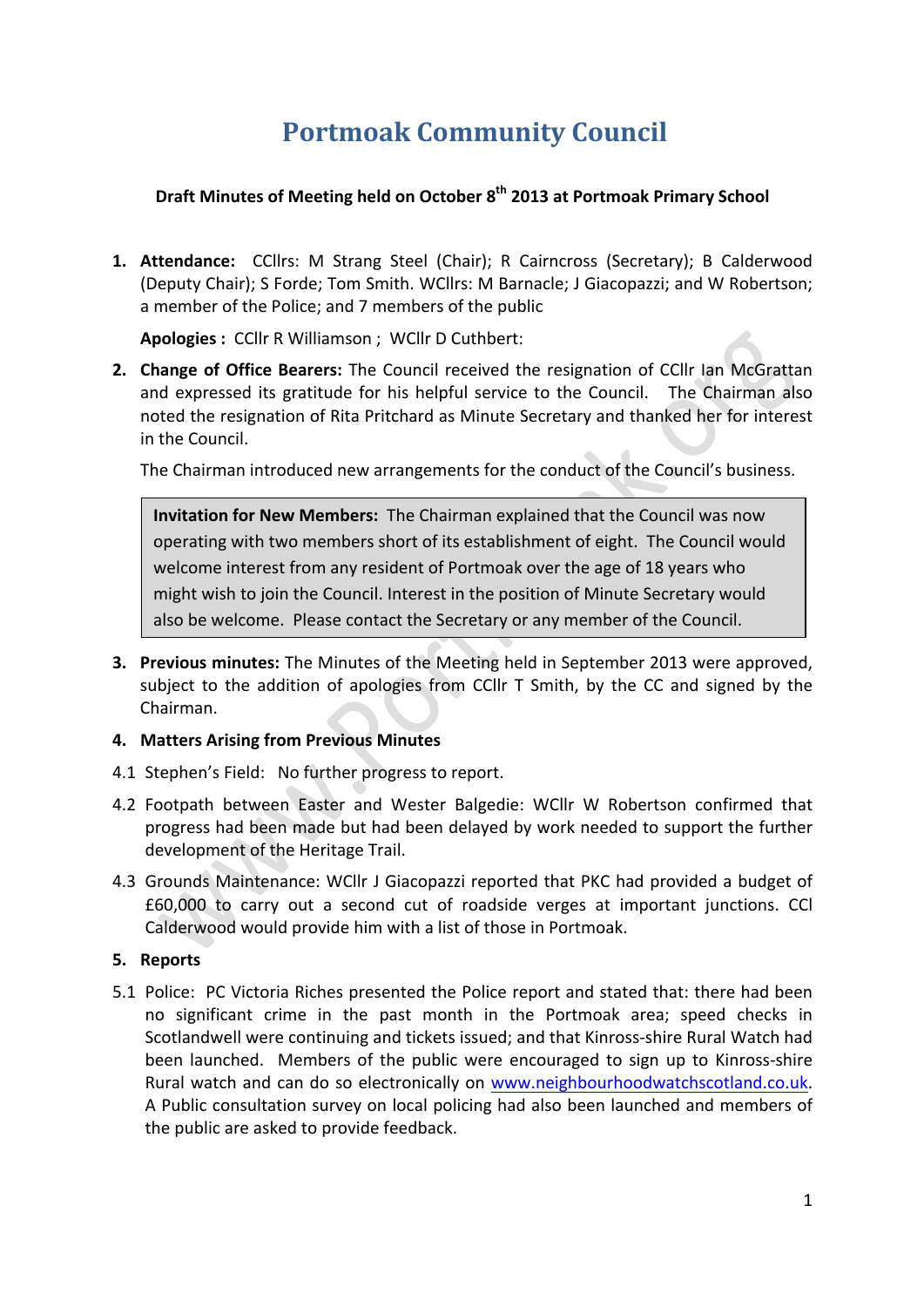The Chairman asked what might be done to provide regular feedback on the results of investigations into previously reported crimes and will, on advice, now raise the matter formally with the Police.

Separately, the Community Council was alerted to a further public consultation now underway by Police Scotland to consider how public counter services at police stations could be more effectively managed and delivered. The Community Council gave preliminary consideration to the proposal to withdraw public counter provision at the Kinross station and would respond formally before the consultation ends on  $31<sup>st</sup>$ October. 

- 5.2 Treasurer: In the absence of the Treasurer the Chairman reported a balance of £650.85 in the General Account, and £820.88 in the Michael Bruce Way Account. Total  $£1,471.73$  as at the end of September 2013. The only expenditure in the month had been for the hire of the hall and on clearance of a part of the Michael Bruce way which had become overgrown.
- 5.3 Planning: The CC had considered the following planning application and had agreed to object to:

13/01425/FLL Modification of existing consent (10/00134/FLL) Change of house type (plot 2) and change of use from agricultural into garden ground, Land north of Kilmagadwood Cottage Scotlandwell. The Council was concerned that the junction with the A911 was unsafe and that building was progressing in conflict with planning conditions. It had also sought assurance about the ridge height of the property and the landscaping and maintenance of the redundant land at the junction. The Chairman asked what council policy is in relation to the enforcement of planning conditions in the light of the planners' apparent reluctance to take action. The ward councillors were unable to provide an answer. WCllr J Giacopazzi agreed to work with Council Staff, local residents, and the Community Council to reach a constructive outcome.

The CC considered the following planning applications made to P&KC and agreed not to object to:

13/01482/FLL Removal of conditions 2 and 3 (use of building and external storage) planning consent, 3 Middleburn Cottages, Kirkness Cardenden.

13/01543/FLL Erection of dwelling house - modification of (08/01803/FLL) change of house type, Balneathhill House, Easter Balgedie.

13/01185/ADV Display of two signs, Land 70 metres North East of Fairview house, Scotlandwell.

13/01465/FLL Formations of agricultural field access (for TRACKS) East Newhall Cottage Kinross KY13 9LU

These decisions were unanimous.

Local Development Plan: The CC is considering 4 pieces of Supplementary Guidance as part of a consultation by Perth and Kinross Council and will, if necessary, respond by  $11^{\text{th}}$  October.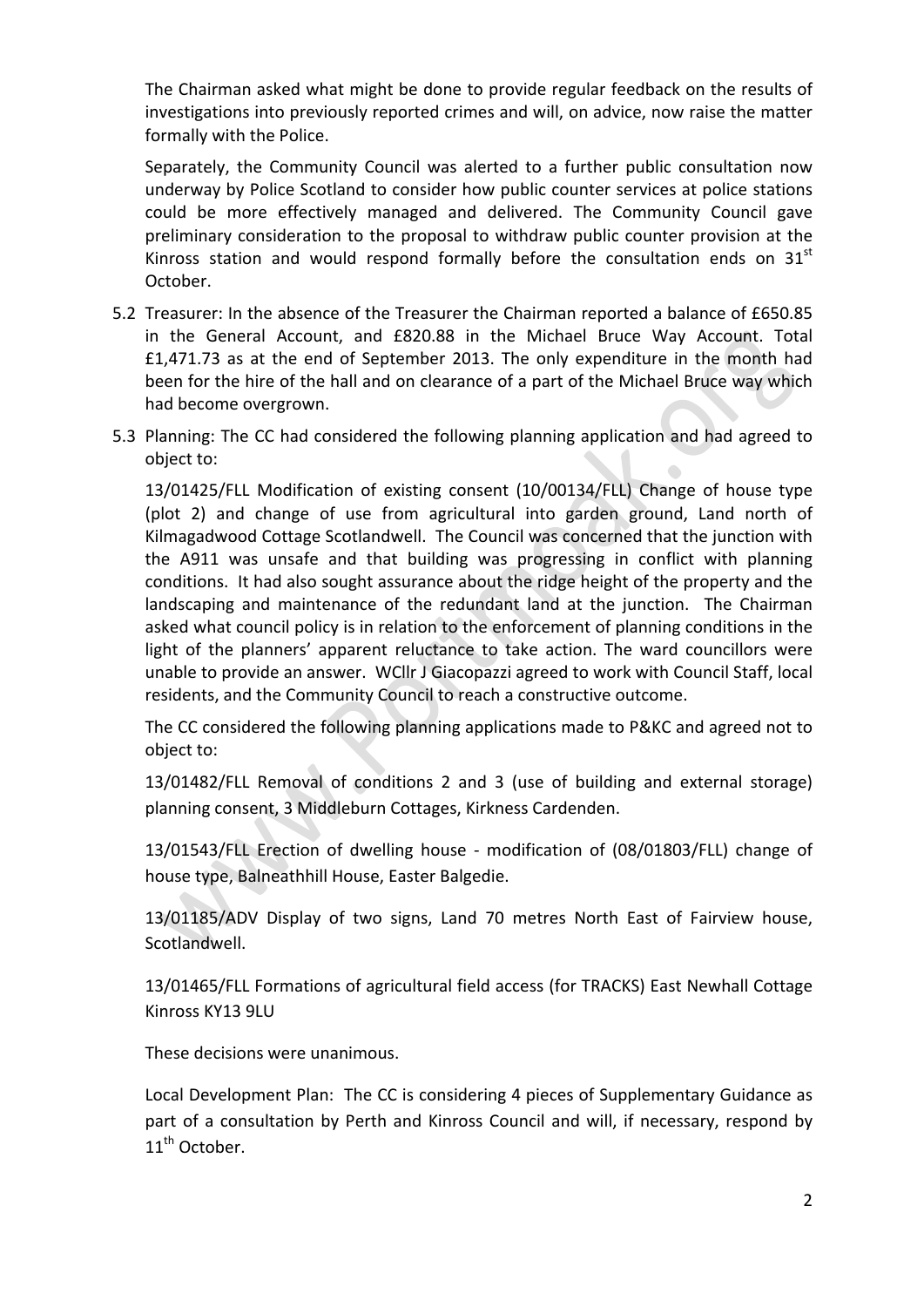Developer contributions: The CC awaits confirmation that the developer contributions to The Green at Scotlandwell and to Portmoak Primary School have been made.

The CC is pursuing the position re Planning Consent when a permanent access from a field to a road is constructed by a landowner.

5.4 Roads:

Gritting and Snow Clearing: There is now a pressing need to clarify these arrangements - in particular whether local farmers are to be retained to support local snow clearing when required. CCI Calderwood would talk to the farmers who had put their names forward to participate in the scheme.

HGV Traffic in Portmoak: Diversion of HGV traffic transiting Portmoak along the A911 remains an outstanding and important matter and is linked to the possible reclassification of the A911 and B9070. The Community Council learned there was uncertainty whether responsibility for such decisions lay with Perth and Kinross Council or with Transport Scotland. WCllr W Robertson undertook to clarify the matter.

Request for a pelican crossing on the South Loch road at Vane farm to assist disabled visitors reaching Vane Farm from the Heritage Trail. WCllr W Robertson reported that this approach was not practicable and that other solutions were being pursued. The tunnel under the road at Vane Farm could not apparently be easily adapted as the approach on the north side was restricted by a water main.

CCIIr B Calderwood confirmed that a detailed listing of outstanding road works across Portmoak would shortly be available and would be shared with Perth and Kinross Council Roads Department and with Ward Councillors.

- 5.5 Paths: Report carried forward due to lack of time
- **6. Outh Muir Windfarm** The Council had been invited by Perth and Kinross Council to comment directly to Fife Council on the proposal to erect five wind turbines - 110 metres high to blade tip plus associated infrastructure. The blade tips will be higher than all but a few points in the Cleish Hills and visible from many parts of Portmoak. The proposals would apparently be in contradiction of a number of policies from the Kinross Area Local Plan 2004, the Perth and Kinross Proposed LDP January 2012, the Dunfermline and West Fife Local Plan 2012 and the Fife Council's adopted SPG on Wind Energy. The Community Council considered whether or not the proposals would have a major adverse impact on existing landscape character and visual amenity of the Cleish Hills and the Kinross basin. There were no comments from the members of the public present. Two Councillors voted to object and three to make no comment. There were no abstentions. The CC will therefore take no action.

# **7. Ward Cllr Reports**

WCllr W Robertson: advised that consideration was being given to the live broadcast of the deliberations of P&KC's Development Management Committee; and that there had been good progress with completion of the Heritage Trail.

WCllr Barnacle: asked to be notified of any road junctions requiring additional cutting; and alerted the Community Council to possible interference with the public right of responsible access due to shooting near Portmoak Moss at Grahamstone. CCI Williamson was to be in touch with the complainer for more details.